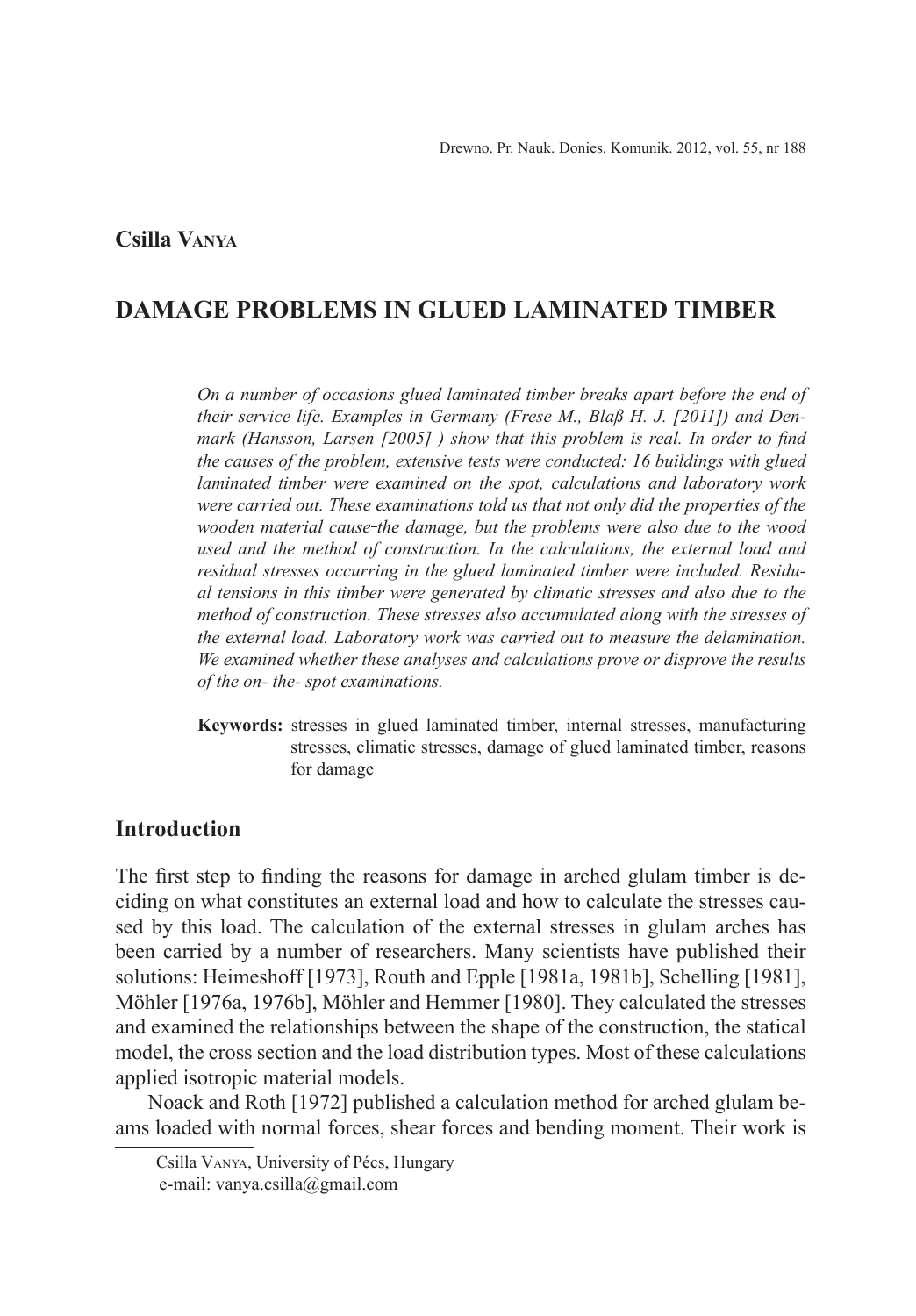one of the most ambitious research projects ever carried out because they applied an anisotropic material model. They proved that we can use an ideal elastic and isotropic model if the radius of the curvature and the height of the beam correspond to some determined conditions. A smaller radius and changing height (nonprismatic beam) caused inaccurate results, therefore we have to use the accurate anisotropic model in special cases.

In arched glulam beams, internal stresses can be born near the stresses caused by the external load. This situation was studied in Szalai [1985, 1984, 1985, 2001], Garab, Tóth, Szalai, Bejó, Dívós [2010]. He separatelythe stresses caused by the gluing process and those caused by the climatic changes.

Several authors have examined the correlation between climatic and residual stresses from different points of view. For example Niemz, Bärtschi, Howald [2005], Angst, Malo [2012], Häglunk [2009], Gustafsson, Hoffmeyer, Valentin [1998], Olejniczak, Gustafsson [1994], D'Amico, Hrabalova, Müller, Berghofer [2012].

These three types of stresses are the most important if we want to create a complete picture of the reasons for damage in glulam beams. To summarise, three stresses in glulam beams can help us uncover and understand most of the problems of damage in Hungarian glulam constructions.

# **Test methodology**

## **Background of the research.**

Due to general practical knowledge and the report from our research [Bartal, Rabb 2010], we can say that the reasons for cracking in glulam beams can be the following:

- change in air humidity,
- cyclic changing in climatic conditions,
- hindered shrinking and bulking (mainly at connections),
- outrunning grain,
- endgrain lamellas without surface protection,
- different moisture content in the lamellas,
- different thickness of the lamellas,
- perpendicular normal stresses,
- incorrect gluing (pressure, adhesive application etc.),
- low quality adhesive,
- other kinds of technological problems.

Small cracks are not rare in glulam beams. One reason for this is changes in humidity. Wood is an orthogonal anisotropic material, thus the absorption of water – as its other physical properties – depends on the grain direction. The absorbed volume of water is higher in the direction of the grain than perpendicular to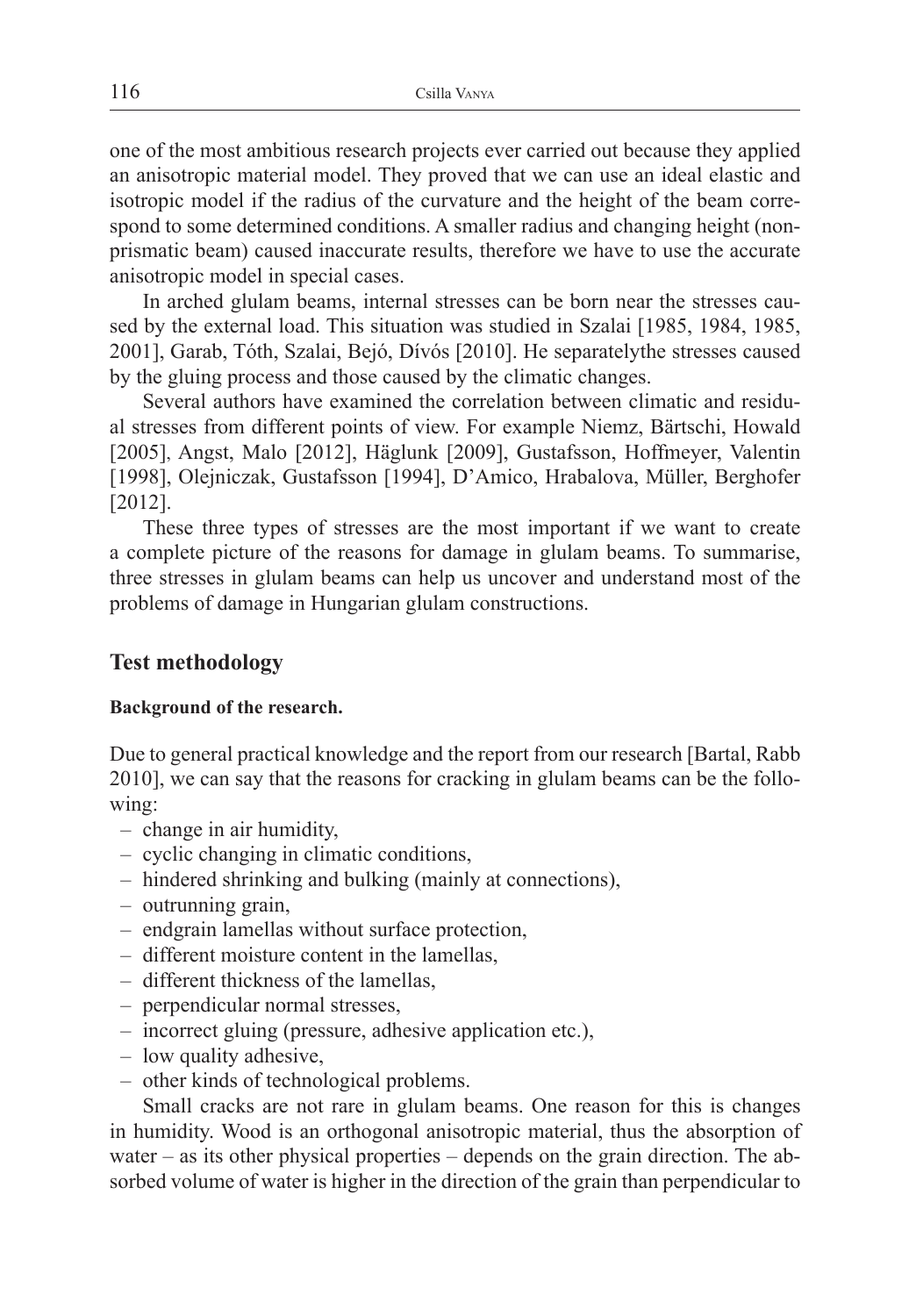it. The absorbed water builds between the fibers and causes bulking. For the same reason, loss of water causes shrinking. When air humidity changes too quickly, this bulking and shrinking cannot follow this process, and the developing internal stresses cause deformations and cracking in the wood.

Cyclic climatic changes decrease the strength of the wood. After 25 full periods of change, this weakening can be confirmed through measuring, therefore cyclic climatic changes have the fatigue effect. (A full period is when the moisture content of wood changes from 30% to 0% and back. This full period cannot occur in real life, just in part).

Metal connectors such as steel-plates and bolts do not change size due to climatic changes, thus this constructional hardware hinders the bulking and shrinking of the wood elements. This effect is called hindered deformation.

When the height of the beam changes along the length, it is unavoidable that the grains will run out from the beam. These outrunning grains are more intensive in the absorption and desorption of water than any other part of the beam surface. Lamellas with higher moisture content want to bulk, while others with lower moisture content want to shrink. This difference causes relevant inner stresses. Those beams which have a triangular shape (because of the sloping of the roof) have outrunning lamellas on the top side and full lamellas on the bottom side. This means that the upper side of the beam is much more hygroscopic than the lower side.

Unprotected end grains are the next problem to be mentioned. A crack can easily develop when the end of the beam is not closed, because the opened fibers swallow the humidity very quickly. The adhesive layers have a moisture barrier effect, but this effect does not protect the outside lamellas.

When there is a difference between the moisture content of the single lamellas, delamination can develop even if D4 adhesive is used during the gluing process. This can be explained by the fact that inner stresses caused by shrinking are sometimes larger than the strength of any adhered connection.

Stresses which are perpendicular to the length axis of the beam can be a basic reason for damage of the construction. Some types of external load can cause these kinds of stresses, and these are added to the inner stresses caused by the changing moisture content.

General technological rules in Hungary dictate that the moisture content of the lamellas must be  $12 \pm 2\%$ . This means that the difference can be almost 4%, and this difference is not even considered a quality fault. However, it can be proved through calculations that a 4% difference can cause delamination itself, without any external load. In our opinion, this  $\pm$  2% tolerance must be decreased.

Different lamella thickness is not recommended because the inner stresses are smaller in thinner lamellas than in thicker ones. Therefore, different lamellas are not able to deform together, and delamination of the adhesive layer between a thick and a thin lamella is predicted.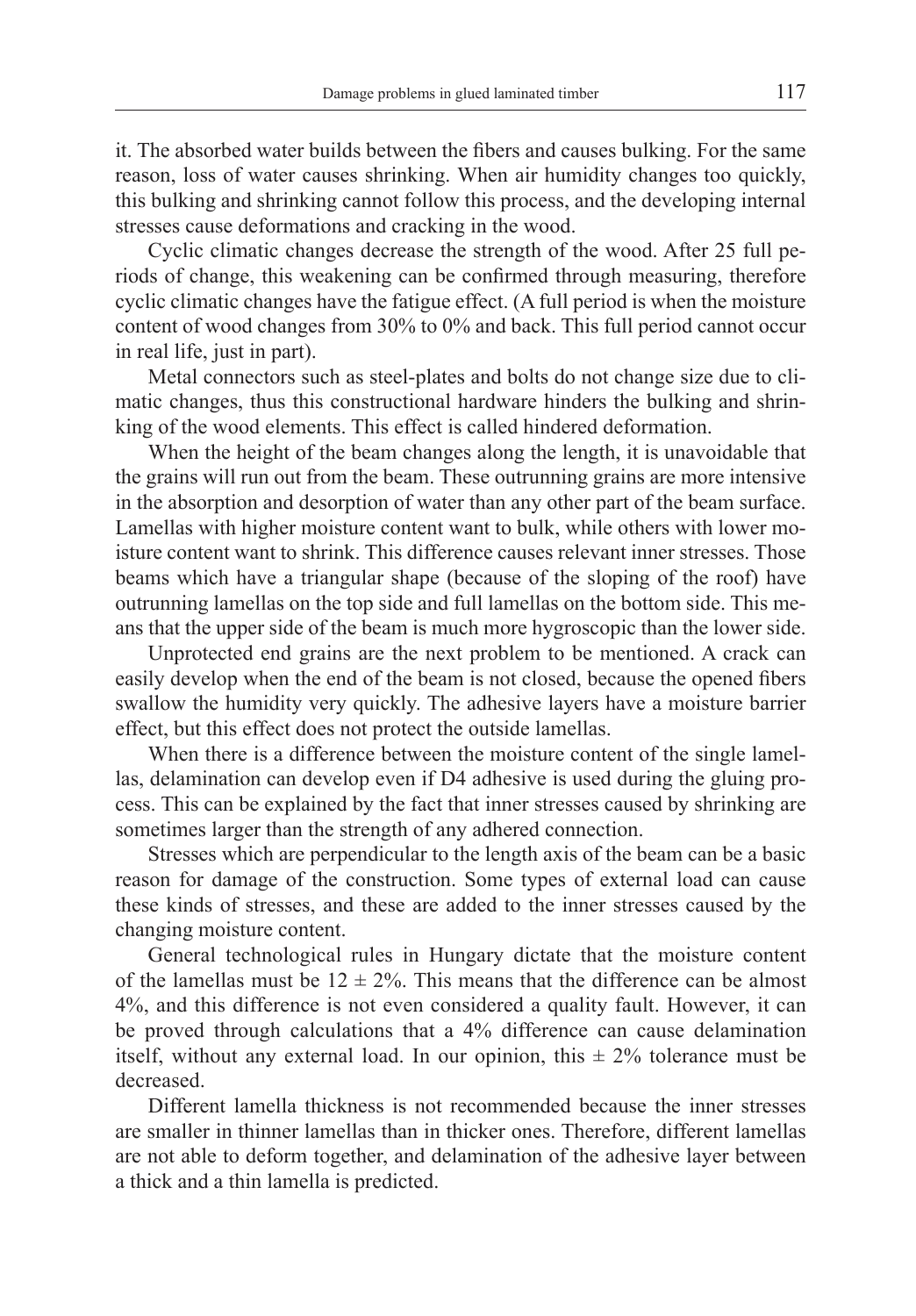If we focus on some aspects of the calculation results, we can say that internal stresses are always smaller in glulam beams made of thin lamellas than the beams made of thick lamellas. Thick lamellas cause further bending stresses in arched glulam beams. This thesis was proved in our earlier research [Kánnár 2012].

Other parameters, not only the moisture content and the thickness, must also be the same in the single lamellas. Every kind of inhomogeneity decreases the strength of the beam. Lamellas with pith can cause general damage of the construction, because part of the wood around the pith has various hygroscopic or bulking-shrinking properties. This part of wood is called juvenile-wood and it is recommended that it is excluded from any kind of timber construction.

16 buildings with glued laminated timbers were examined on the spot. The damage noticed during these examinations was partially proved by our calculations and laboratory work.

List of the observed buildings in Hungary:

- 1. Harkány Medical Bath Centre pool Nr. III.,
- 2. Eger Swimming Pool,
- 3. Hajdúszoboszló City Swimming Pool,
- 4. Hajdúszoboszló City Training Swimming Pool,
- 5. Harkány High School,
- 6. Eger Water Adventure Park,
- 7. Mohács City Swimming Pool,
- 8. Kisharsány Church,
- 9. Bennet Business Centre, Comacchio Italy,
- 10.Harkány Medical Bath Centre Water Adventure Pool,
- 11.Hajdúszoboszló Water Adventure Pool,
- 12.Tapolca Event Hall,
- 13.Harkány Medical Bath Centre pool 'B',
- 14.Pécs Market Hall,
- 15.Sopron City Swimming Pool,
- 16.Sopron City Sport Arena.

Our "on site" experiments were the following: We examined 16 buildings altogether, and we found manufacturing or building faults in 4 cases. The lamellas in the beams of pool Nr. III. in Harkány (1) were screwed together, because maintenance personnelfound delamination problems during building control. The beams of the swimming pool in Eger (2) were strengthened with bolts, perhaps to repairfaults in manufacturing. The bolts were sinked and covered with the outside lamellas. The beams of the swimming pool in Hajdúszoboszló (3) had been standing in the rain for years, before the building was ready, and this outdoor climate caused delamination in the adhesive layers. The builders made steel bandage elements to strengthen the construction (fig. 1). The oak glulam beams of the yacht-club were seriously damaged, which can be explained by the use there of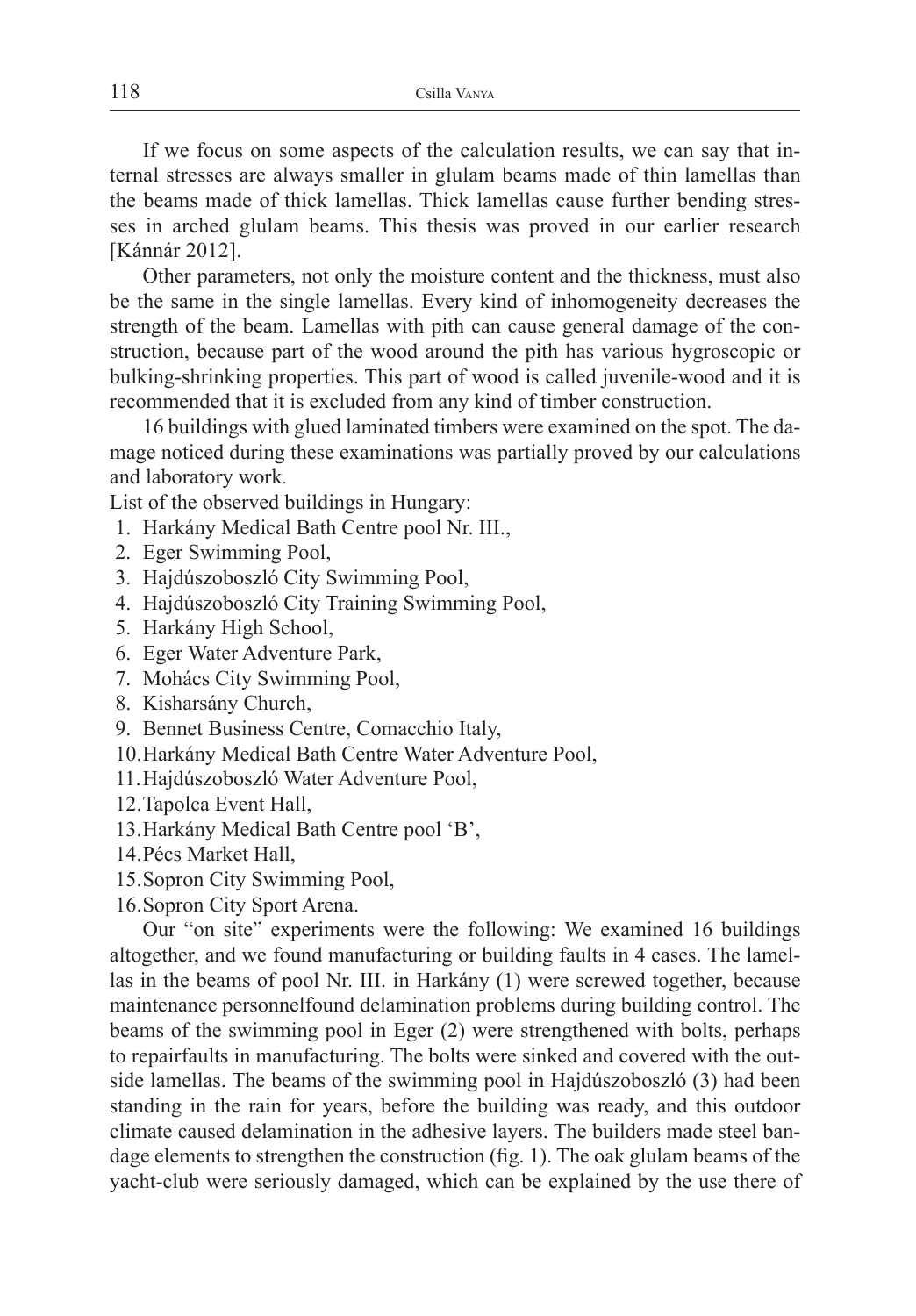

an unusual and quite unknown hardwood material, non-structural purpose PUR adhesive and the unregulated manufacturing process.

**Fig. 1. Steel bandage element on the frame column in the pool at Hajdúszoboszló** *Rys. 1. Stalowa opaska na kolumnie szkieletu konstrukcji – basen w Hajdúszoboszló*

Typical problems were cracks on the ends of the beams, and delamination at the metal connectors. The bolted connections were hindering the shrinking and bulking, and the beam showed splits between the bolts. The effect of the hindered deformation was also examined at the University of West Hungary Testlab.

It also became clear during the on- site inspections that thin lamellas are favorable for glulam beams. For example, the 3 beams of the High School in Harkány (5) – which were made from thick lamellas – were all damaged, whilst the only one made of thin lamellas was in good condition.

Thin lamellas are ideal for glulam beams but this may not be enough in every case to prevent damage. The water-adventure-park in Eger (6) had a special valley beam between two spherical domes made of thin lamellas. These beams were also cracked because the two different roofs caused a large load on the beams.

The glulam columns of the city pool Mohács (7) were oversized but these elements were in good condition. The glulam purlins had quite large shear forces at the ends, and the steel bolts hindered the deformation, therefore cracks and delamination developed.

Concentrated forces raise the inclination of the cracks. The beams of the roof construction of the church in Kisharsány (8) were delaminated at the connection point of the tie rod. The Comacchio Bennet business house (9) had a special construction, the beams were hanged up at the points which divide the span into three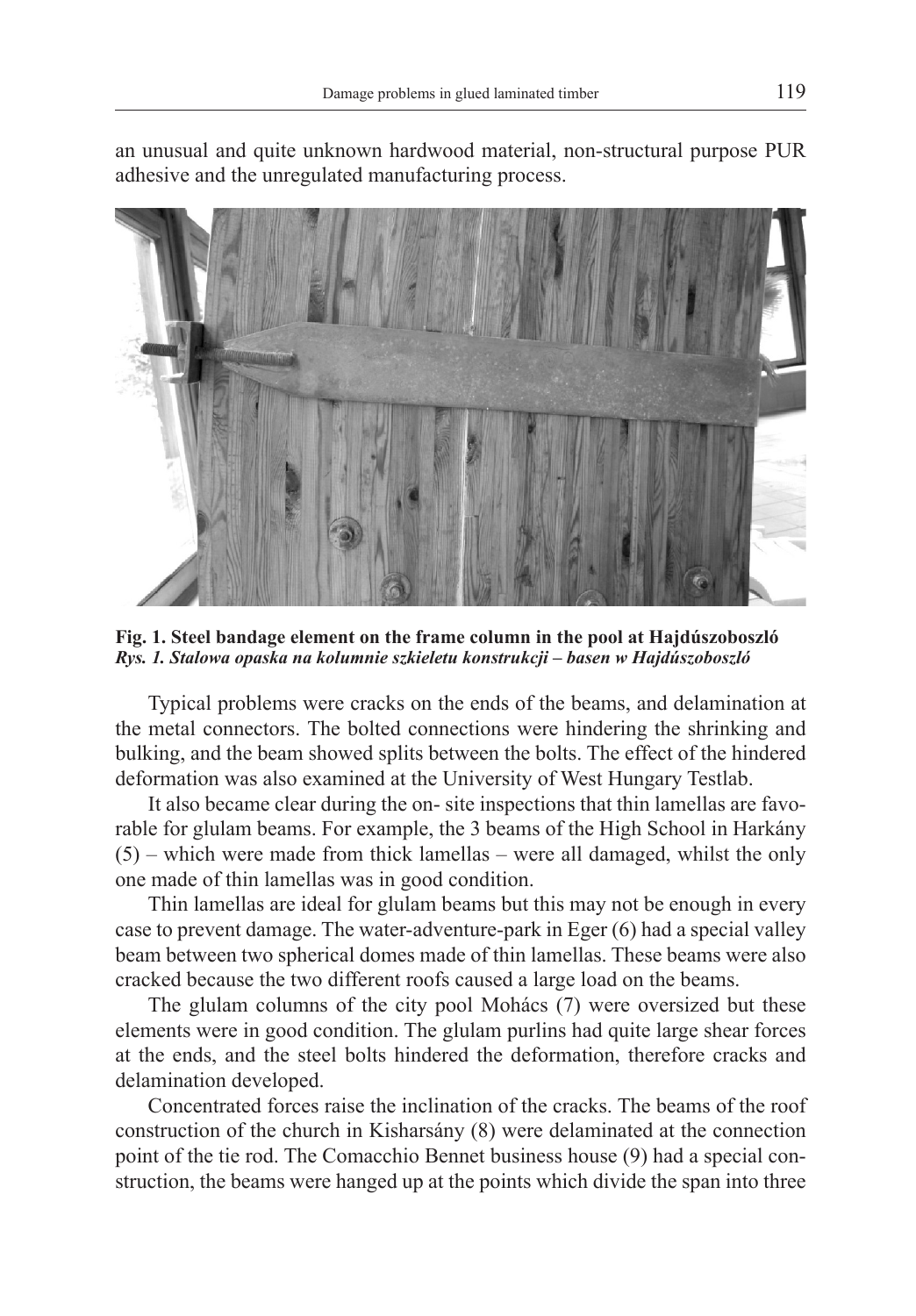equal parts, and the connection could cause cracking. The bearing plate spread the concentrated force and the damage was avoided.

We also took climate changes into consideration. Where the climate properties were uniform, the beams were generally in a better condition. The adventure pool in Harkány (10) had a retractable roof, and the delamination incidents were significant. In Eger (6) and Hajdúszoboszló (11), the air conditioning was continuous, and the climatic properties were uniform, therefore the beams were in a good condition. The sportshall in Tapolca (12) had no air conditioning or airing equipment, the building was just heated during the winter. The climate properties changed with the seasons of the year. The climate properties were more favorable with continuous air conditioning than in a seasonly heated building.

End grains and outrunning lamellas caused delamination hazards in glulam beams. The beams over pool Nr. III. in Harkány (1) also had outrunning lamellas, and this part of the beams cracked. The newly built pool "B" (13) had a glulam frame construction with outrunning lamellas at the corner, which were also delaminated. The beams in the roof construction of the market hall in Pécs (14) were cracked at the end grains, but the outrunning lamellas did not cause any damage. The columns and beams of the city pool in Mohács (7) were both oversized, and the risk of delamination was very low.

Inhomogeneity of the beams can also cause problems. Wood is an inhomogeneous anisotropic material, but gluing lamination decreases this inhomogeneity, because the glulam beam is made of thin lamellas. Ultrasound measuring on the controlled buildings was carried out, and large inhomogeneity in the beams was found. The theory of the relatively high homogeneity of glulam beams cannot be proved. For example, beam Nr. 3. in the roof of pool "B" (13) was measured, and the difference in the values is shown in table 1.

| $\begin{array}{c} \text{Lamella no.}\\ \text{Lamella nr} \end{array}$ | Strength<br>class<br><b>MSZ</b><br>15025<br>Klasa<br>lości<br>MSZ 15025<br><i>(lewy)</i><br>koniec) | Strength<br>class MSZ<br>15025<br>(left end) (right end)<br>Klasa wy-<br>wytrzyma- trzymałości<br>MSZ 15025<br>$(\text{prawv})$<br>koniec) | Homo-<br>geneous<br>beam<br>Belka<br>homoge-<br>niczna | Strength<br>class of<br>the static<br>design<br>Klasa<br>wytrzy-<br>małości<br>statycznej<br>konstrukcji | MI-04.183-<br>$-81$<br>Techno-<br>logical<br>directive<br>3.1.1.<br>Dyrektywa<br>technolo-<br>giczna MI-<br>$-04.183 - 81$ ,<br>3.1.1. | Valuation<br>Ocena                                    |
|-----------------------------------------------------------------------|-----------------------------------------------------------------------------------------------------|--------------------------------------------------------------------------------------------------------------------------------------------|--------------------------------------------------------|----------------------------------------------------------------------------------------------------------|----------------------------------------------------------------------------------------------------------------------------------------|-------------------------------------------------------|
|                                                                       | $\mathfrak{D}$                                                                                      | 3                                                                                                                                          | 4                                                      | 5                                                                                                        | 6                                                                                                                                      | $\overline{7}$                                        |
|                                                                       | Ш                                                                                                   |                                                                                                                                            |                                                        |                                                                                                          |                                                                                                                                        | does not meet the requirements<br>nie spełnia wymogów |

**Table 1. Harkány, pool "B", beam no. 3 – strength classification of the lamellas** *Tabela 1. Harkány, basen "B", belka nr 3 – wytrzymałościowa klasyfikacja lamelli*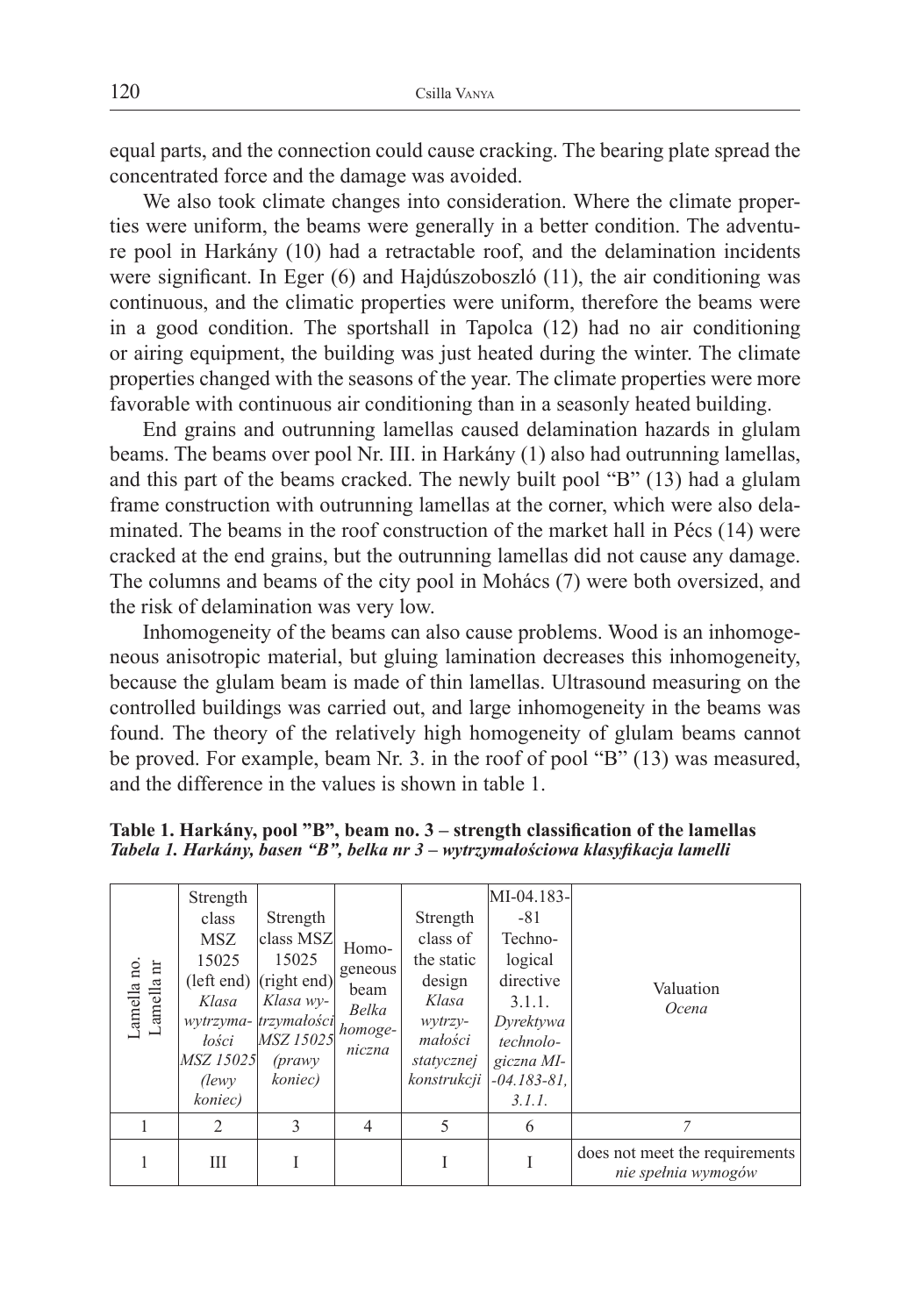#### Table 1. Continued *Tabela 1. Ciąg dalszy*

| $\,1$          | $\overline{2}$ | 3            | 4 | 5       | 6             | $\overline{7}$                                        |
|----------------|----------------|--------------|---|---------|---------------|-------------------------------------------------------|
| $\mathfrak{2}$ | Ш              | I            |   | I       | I             | does not meet the requirements<br>nie spełnia wymogów |
| 3              | $\mathbf{I}$   | $\mathbf{I}$ |   | I       | I             | does not meet the requirements<br>nie spełnia wymogów |
| $\overline{4}$ | $\mathbf{I}$   | I            |   | I       | I             | does not meet the requirements<br>nie spełnia wymogów |
| 5              | $\mathbf{I}$   | I            |   | I       | $\mathbf{I}$  | does not meet the requirements<br>nie spełnia wymogów |
| 6              | $\mathbf{I}$   | $\mathbf{I}$ |   | I       | $\mathbf{I}$  | does not meet the requirements<br>nie spełnia wymogów |
| 7              | Ш              | I            |   | I       | $\mathbf{I}$  | does not meet the requirements<br>nie spełnia wymogów |
| 8              | $\rm II$       | $\mathbf{I}$ |   | I       | $\mathbf{I}$  | meets the requirements<br>spełnia wymogi              |
| 9              | $\mathbf{I}$   | $\mathbf{I}$ |   | I       | $\mathbf{I}$  | meets the requirements<br>spełnia wymogi              |
| 10             | $\mathbf{I}$   | I            |   | I       | $\mathbf{I}$  | meets the requirements<br>spełnia wymogi              |
| 11             | Ш              | $_{\rm II}$  |   | $\rm I$ | $\mathbf{I}$  | does not meet the requirements<br>nie spełnia wymogów |
| 12             | Ш              | Ш            |   | I       | $\mathbf{I}$  | does not meet the requirements<br>nie spełnia wymogów |
| 13             | III            | $\mathbf{I}$ |   | I       | $\mathbf{I}$  | does not meet the requirements<br>nie spełnia wymogów |
| 14             | $\mathbf{I}$   | $\mathbf{I}$ |   | I       | $\mathbf{I}$  | meets the requirements<br>spełnia wymogi              |
| 15             | I              | $\mathbf{I}$ |   | I       | $\mathbf{I}$  | meets the requirements<br>spełnia wymogi              |
| 16             | I              | $\mathbf{I}$ |   | I       | $\mathbf{I}$  | meets the requirements<br>spełnia wymogi              |
| 17             | П              | П            |   | I       | $\mathbf{I}$  | meets the requirements<br>spełnia wymogi              |
| 18             | I              | I            | Χ | I       | $\mathbf{I}$  | meets the requirements<br>spełnia wymogi              |
| 19             | $\mathbf{I}$   | I            |   | I       | $\mathbf{I}$  | does not meet the requirements<br>nie spełnia wymogów |
| 20             | $\mathbf{I}$   | Ш            |   | I       | I             | does not meet the requirements<br>nie spełnia wymogów |
| 21             | Ш              | Ш            |   | I       | I             | does not meet the requirements<br>nie spełnia wymogów |
| 22             | $_{\rm II}$    | $_{\rm II}$  |   | I       | $\bar{\rm I}$ | does not meet the requirements<br>nie spełnia wymogów |
| 23             | I              | $_{\rm II}$  |   | I       | I             | does not meet the requirements<br>nie spełnia wymogów |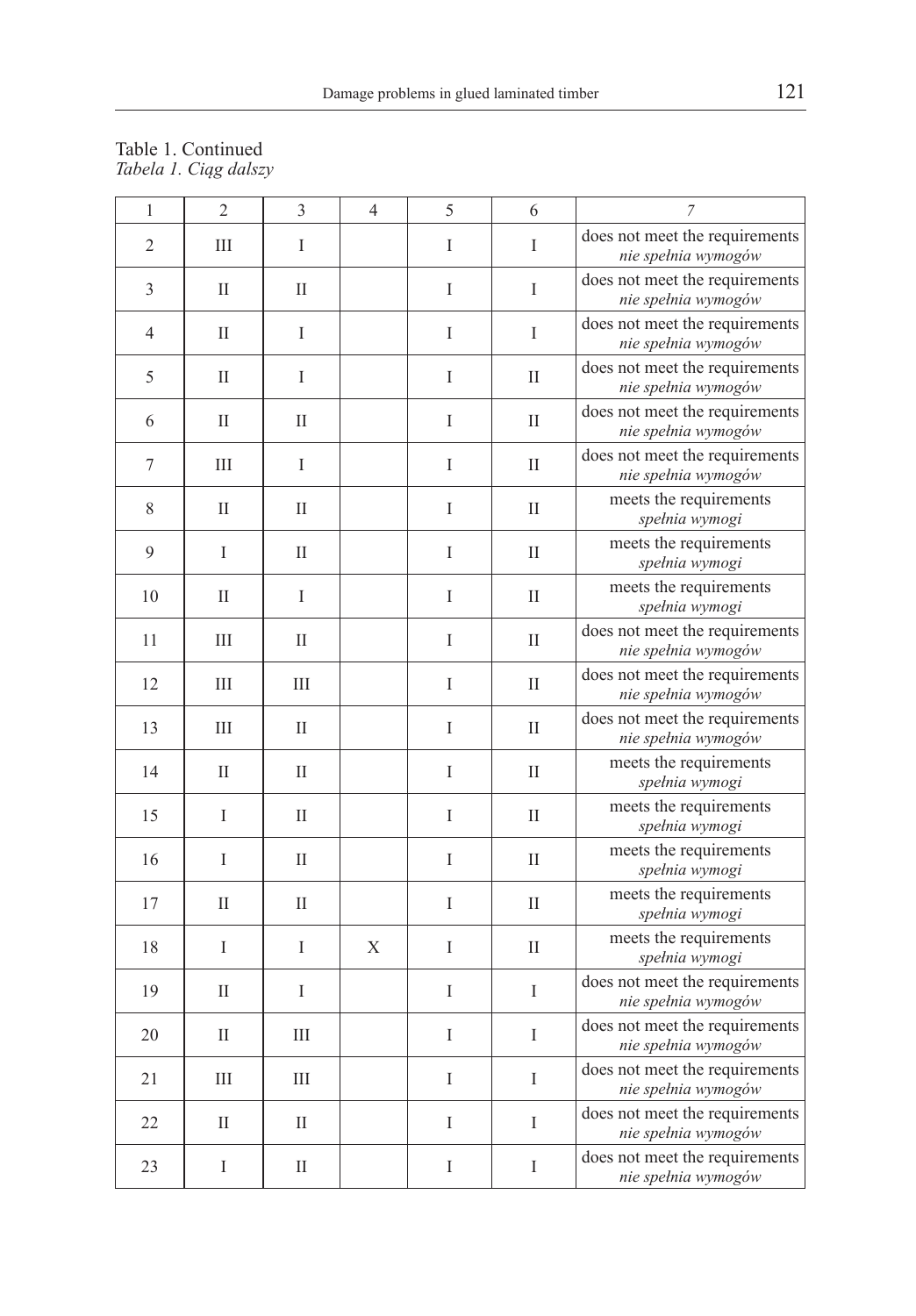The difference was significant, and certain parts of the beam did not meet either the new norms, or the old ones. The orthotropic behaviour of the wood was increased by the different MOE of the lamellas. This inhomogeneity had significant influence upon the timber service life of the whole construction. The lamellas with different MOE behaved unpredictably during climatic changes, and inner stresses developed. These inner stresses were sometimes as large as the stresses caused by the external load. These two kinds of stresses combined, and delamination or complete damage occured.

The width of the lamellas was also problematic. The beams were made of 20 cm wide lamellas for the roof construction of the Comacchio Bennet (9) building. This uncustomary width could cause delamination even when the utilization rate was low. Delamination of inhomogeneic lamellas was predictable.

The wood species also has an effect on the end product. It is our general experience that the gluing process of hardwoods is always more complicated than the gluing of softwoods. The beams of the yacht club were made of oak and the gluing was imperfect, therefore delamination was observable.

| Glulam type<br>Typ elementów<br>klejonych war-<br>stwowo (glulam) | Climatic load (moisture content of the lamellas)<br>Obciążenie klimatyczne (wilgotność lamelli)                                                                                                                                                                                                                                                                                                   | Lamella<br>thickness<br>Grubość<br>lamelli |  |  |
|-------------------------------------------------------------------|---------------------------------------------------------------------------------------------------------------------------------------------------------------------------------------------------------------------------------------------------------------------------------------------------------------------------------------------------------------------------------------------------|--------------------------------------------|--|--|
| 1                                                                 | $\overline{2}$                                                                                                                                                                                                                                                                                                                                                                                    | 3                                          |  |  |
|                                                                   | Whole beam $u = 12\%$ (no climatic load)                                                                                                                                                                                                                                                                                                                                                          |                                            |  |  |
|                                                                   | Cała belka $u = 12\%$ (brak obciążenia klimatycznego)                                                                                                                                                                                                                                                                                                                                             |                                            |  |  |
|                                                                   | Top side lamella: $u = 16\%$<br>All other lamellas: $u = 12\%$                                                                                                                                                                                                                                                                                                                                    |                                            |  |  |
|                                                                   | Lamella na górnej stronie: $u = 16\%$<br>Wszystkie inne lamelle: $u = 12\%$                                                                                                                                                                                                                                                                                                                       | $30 \text{ mm}$                            |  |  |
|                                                                   | Lamella no. 1, 3, 7, 9, 13, 15, 18, 21, 22, 24, 27, 30.: $u = 13\%$<br>all other lamellas: $u = 12\%$<br>Lamella nr 1, 3., 7., 9., 13., 15., 18., 21., 22., 24., 27., 30.: $u = 13\%$<br>wszystkie inne lamelle: $u = 12\%$                                                                                                                                                                       |                                            |  |  |
| Homogeneous<br>glulam beam<br>(GL28h)<br>Homogeniczna             | Lamella no. 1., 5., 7., 9.: $u = 13\%$<br>all other lamellas: $u = 12\%$<br>Lamella nr 1., 5., 7., 9.: $u = 13\%$<br>wszystkie inne lamelle: $u = 12\%$                                                                                                                                                                                                                                           | $30 \text{ mm}$                            |  |  |
| belka glulam<br>(GL28h)                                           | Starting moisture content in lamella no. 1, 3., 7., 9., 13., 15., 18., 21., 22., 24., 27., 30.:<br>$u = 13\%$ all other lamellas: $u = 12\%$ ,<br>ending moisture content of the whole beam $u = 12\%$<br>Początkowa wilgotność lamelli nr 1, 3., 7., 9., 13., 15., 18., 21., 22., 24., 27., 30.: $u = 13\%$<br>wszystkie inne lamelle: $u = 12\%$ ,<br>końcowa wilgotność całej belki $u = 12\%$ | $10 \text{ mm}$                            |  |  |
|                                                                   | Starting moisture content in lamella no. 1, 5, 7, 9, $u = 13\%$<br>all other lamellas: $u = 12\%$<br>ending moisture content of the whole beam $u = 12\%$<br>Początkowa wilgotność lamelli nr 1., 5., 7., 9.: $u = 13\%$<br>wszystkie inne lamelle: $u = 12\%$<br>końcowa wilgotność całej belki $u = 12\%$                                                                                       |                                            |  |  |

#### **Table 2. Calculated cases glulam beams** *Tabela 2. Obliczone przypadki belek typu glulam*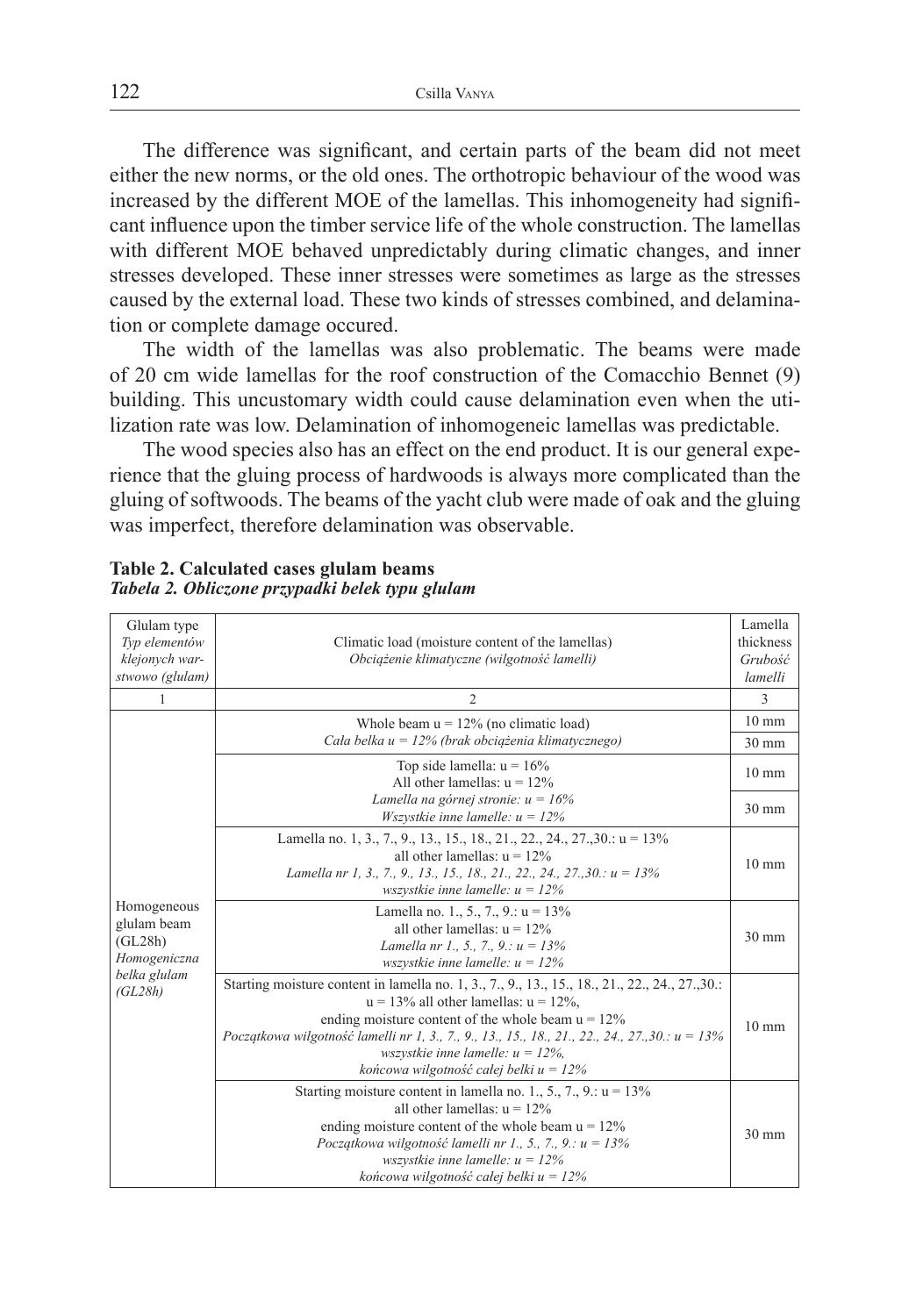### Table 2. Continued *Tabela 2. Ciąg dalszy*

| $\mathbf{1}$                                        | $\overline{c}$                                                                                                                                                                                                                                                                                                                                                                              | 3               |  |
|-----------------------------------------------------|---------------------------------------------------------------------------------------------------------------------------------------------------------------------------------------------------------------------------------------------------------------------------------------------------------------------------------------------------------------------------------------------|-----------------|--|
|                                                     | Whole beam $u = 12\%$ (no climatic load)                                                                                                                                                                                                                                                                                                                                                    |                 |  |
|                                                     | Cała belka $u = 12\%$ (brak obciążenia klimatycznego)                                                                                                                                                                                                                                                                                                                                       |                 |  |
|                                                     | Top side lamella: $u = 16\%$<br>All other lamellas: $u = 12\%$                                                                                                                                                                                                                                                                                                                              | $10 \text{ mm}$ |  |
|                                                     | Lamella na górnej stronie: $u = 16\%$<br>Wszystkie inne lamelle: $u = 12\%$                                                                                                                                                                                                                                                                                                                 |                 |  |
|                                                     | Lamella no. 1, 3., 7., 9., 13., 15., 18., 21., 22., 24., 27., 30.: $u = 13\%$<br>all other lamellas: $u = 12\%$<br>Lamella nr 1, 3, 7, 9, 13, 15, 18, 21, 22, 24, 27, 30, $u = 13\%$<br>wszystkie inne lamelle: $u = 12\%$                                                                                                                                                                  | $10 \text{ mm}$ |  |
| Combined<br>glulam beam<br>(GL28c)<br>Łączona belka | Lamella no. 1., 5., 7., 9.: $u = 13\%$<br>all other lamellas: $u = 12\%$<br>Lamella nr 1., 5., 7., 9.: $u = 13\%$<br>wszystkie inne lamelle: $u = 12\%$                                                                                                                                                                                                                                     |                 |  |
| glulam (GL28c)                                      | Starting moisture content in lamella no. 1, 3., 7., 9., 13., 15., 18., 21., 22., 24., 27., 30.<br>$u = 13\%$ all other lamellas: $u=12\%$ ,<br>ending moisture content of the whole beam $u = 12\%$<br>Początkowa wilgotność lamelli nr 1, 3., 7., 9., 13., 15., 18., 21., 22., 24., 27., 30.: u = 13%<br>wszystkie inne lamelle: $u = 12\%$ ,<br>końcowa wilgotność całej belki $u = 12\%$ | $10 \text{ mm}$ |  |
|                                                     | Starting moisture content in lamella no. 1, 5, 7, 9, $u = 13\%$<br>all other lamellas: $u = 12\%$<br>ending moisture content of the whole beam $u = 12\%$<br>Początkowa wilgotność lamelli nr 1., 5., 7., 9.: $u = 13\%$<br>wszystkie inne lamelle: $u = 12\%$<br>końcowa wilgotność całej belki $u = 12\%$                                                                                 | $30 \text{ mm}$ |  |

# **Control examination with calculation**

A detailed calculation was made to determine the residual (inner) stresses of different kinds of glulam beams. Moreover, the calculation determined the external load and a summary of the two kinds of stresses.

To model the real climatic properties, various cases were calculated. For the examined cases see table 2.

## **Control examination with laboratory work**

The laboratory work was carried out at the University of West Hungary. The first and most important result is that climatic loads reduced the shear strength and the module of shear elasticity by about 15%. The reduction could be observed after just 20 days of cyclic changing. The effect of longer-lasting changes could be much larger.

The examinations proved our calculated theory that thin lamella beams have better resistance against delamination. It is important to mention that the MSZ EN 391 Norm describes the method but does not stipulate a limit value, therefore we had to decide if the results met our expectations or not. In our opinion, this is a serious deficiency, and we will initiate the introduction of a classification value, at least in Hungary.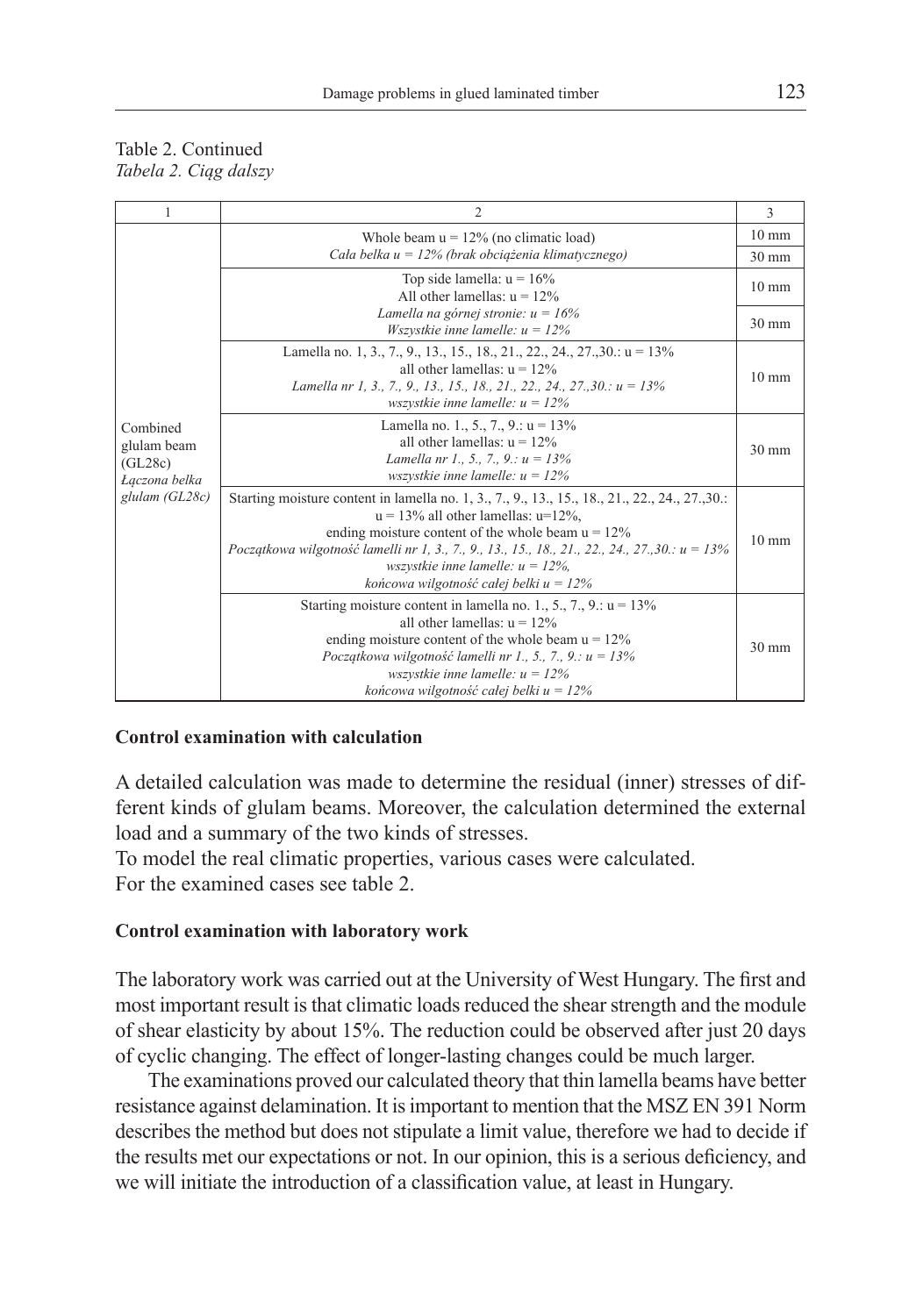Following our research, theoretical analysis and our skilled experience, we propose a 5% delamination limit on the whole glulam beam and a 15% limit on one adhesive layer.

If delamination stays within this limit, the load-bearing capacity of the glulam beams will meet the expectations, meaning that the adhesive quality, the pressure and the whole production process is correct.

To compare, we carried out a delamination test on the oak glulam terrace elements at the yacht club. The lamella thickness was 20 mm, and the adhesive was PUR (for joinery application, not for load-bearing constructions). The testing process was the same as previously (fig. 2). After the test, delamination was almost 100%, and the glulam elements could be separated by hand.

In addition, railway sleepers made of oak were examined. The test specimens were made by Lignum Európa Ltd. with the Swedish Cascomin 1247 adhesive. Delamination was more extensive than our proposed limit. Therefore, we can conclude that glulam blocks are not applicable for railway sleepers, even if they are made of oak.

The results and industrial experience indicate 3 basic rules:

- 1. Only qualified constructional adhesives are permitted for fabrication of glulam beams.
- 2. The chemical industry develops adhesives for fir and spruce, because 90–95% of glulam constructions are made of these 2 wood species. Gluing other species of wood can cause various problems. Fabrication of hardwood glulams with common adhesives is not recommended.
- 3. Outdoor climatic conditions can damage even the most resistant adhesives, therefore unprotected beams or beam parts shall be avoided [Kánnár 2012].



**Fig. 2. Delamination on oak test specimens** *Rys. 2. Rozwarstwienie na próbkach dębu*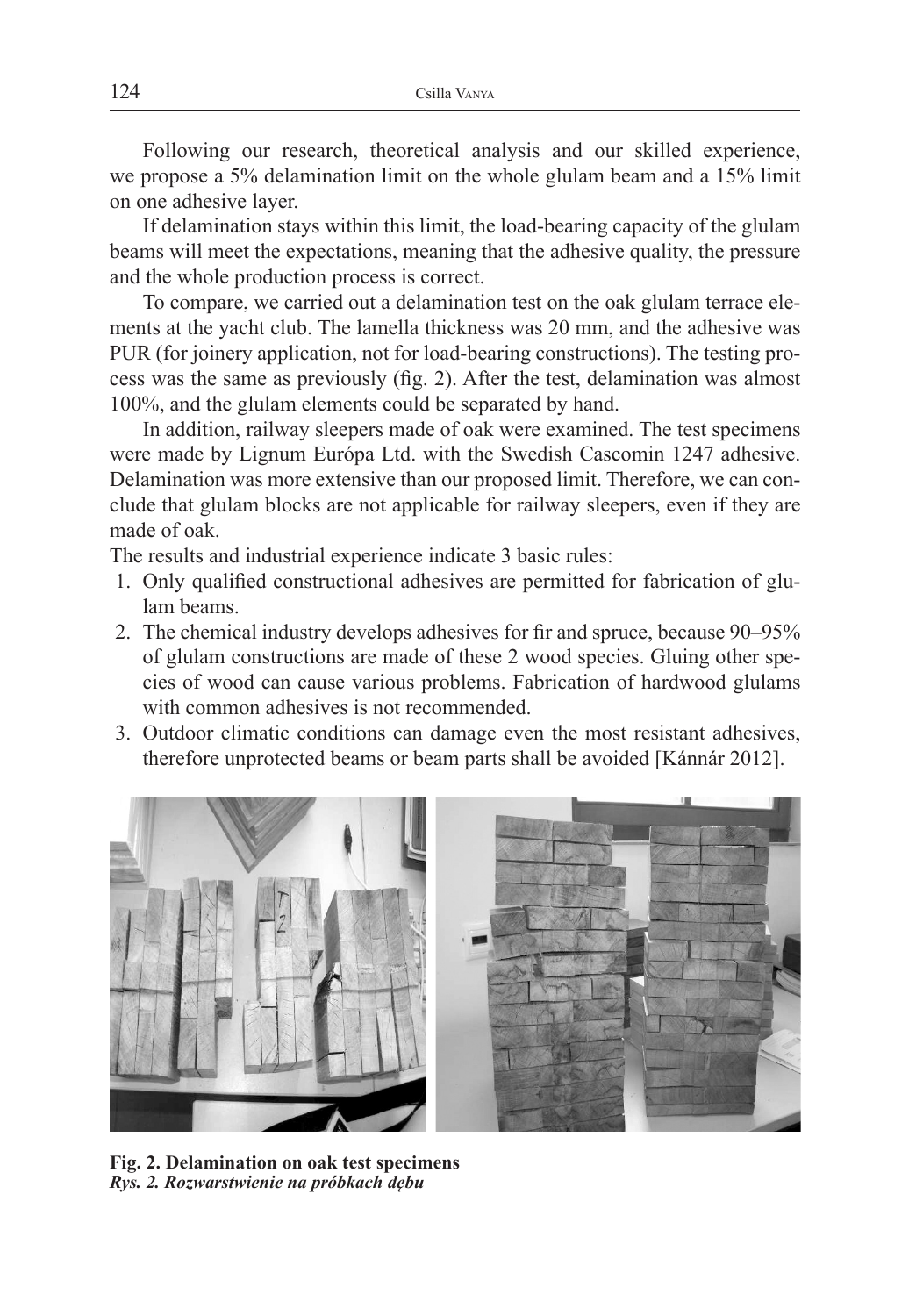## **Test results**

#### **Conclusion of the calculations**

Normal stresses can be superposed on any kind of inner stresses. It does not matter which kind of climatic stress or which kind of lamella arrangement we calculate, the summarized stresses are larger than the stresses caused only by the external load.

In beams glued using thick lamellas, the summed stresses can be many times larger than the external stresses. In beams glued using thin lamellas, this effect is not so significant, because the inner stresses are smaller in thin lamellas. The stresses are larger in beams which are made of wood from different strength categories (so-called combined glulam) than in the homogeneous ones, but the difference is not significant.

In arched glulam beams, inner stresses perpendicular to the grain can only develop during manufacture and due to climatic parameters. These stresses can be called residual stresses, because they are there in the beam after manufacture, without any external loading. Combined lamella quality beams show results approx. 10% worse than the homogeneous ones. The worst situation is when the upper lamella is wet (u = 16%) but the beam is dry (u = 12%). This situation can occur in real life: when there is no airing equipment in the building, air humidity can condense on the bottom side of the roofing, and the condensed liquid water can soak through the upper side of the beam. Beams made of thick lamellas are more unfavorable in this case than thin lamella beams.

Greater parts of shear stresses develop from residual stresses. Dependence on climatic properties is not so significant as in the case of the other kinds of stresses. The shear-stress distribution is varied and unusual. Combined and homogeneous glulam beams are more or less the same, but the effect of lamella thickness is important. Lamellas which are three-times thicker cause shear stresses three times as large. Thin lamella beams are favorable.

If the moisture content of the glulam beam is homogenous, there are no inner stresses. This phenomenon is irrespective of the value of the moisture content. In new built glued laminated wooden construction, there is no homogeneity in the moisture content of the lamellas, at least not before a certain time elapses. Wood endeavors to be equal in humidity, but this takes time, and during this equalization process, the superposition of the inner and external stresses can cause damage.

The new EN Norms decrease the strength of wood (safety factor 1.25, environmental damage factor 0.5–0.6 for permanent loads). If we calculate the design value of strength, and compare with the summarized inner and external stresses, we can see that the beams are not safe or in some cases the beams do not meet the requirements of the Norms. It is no wonder that glulam beam constructions become damaged or collapse before the service life of the timber, if manufacturing regulations or climatic changes are disregarded.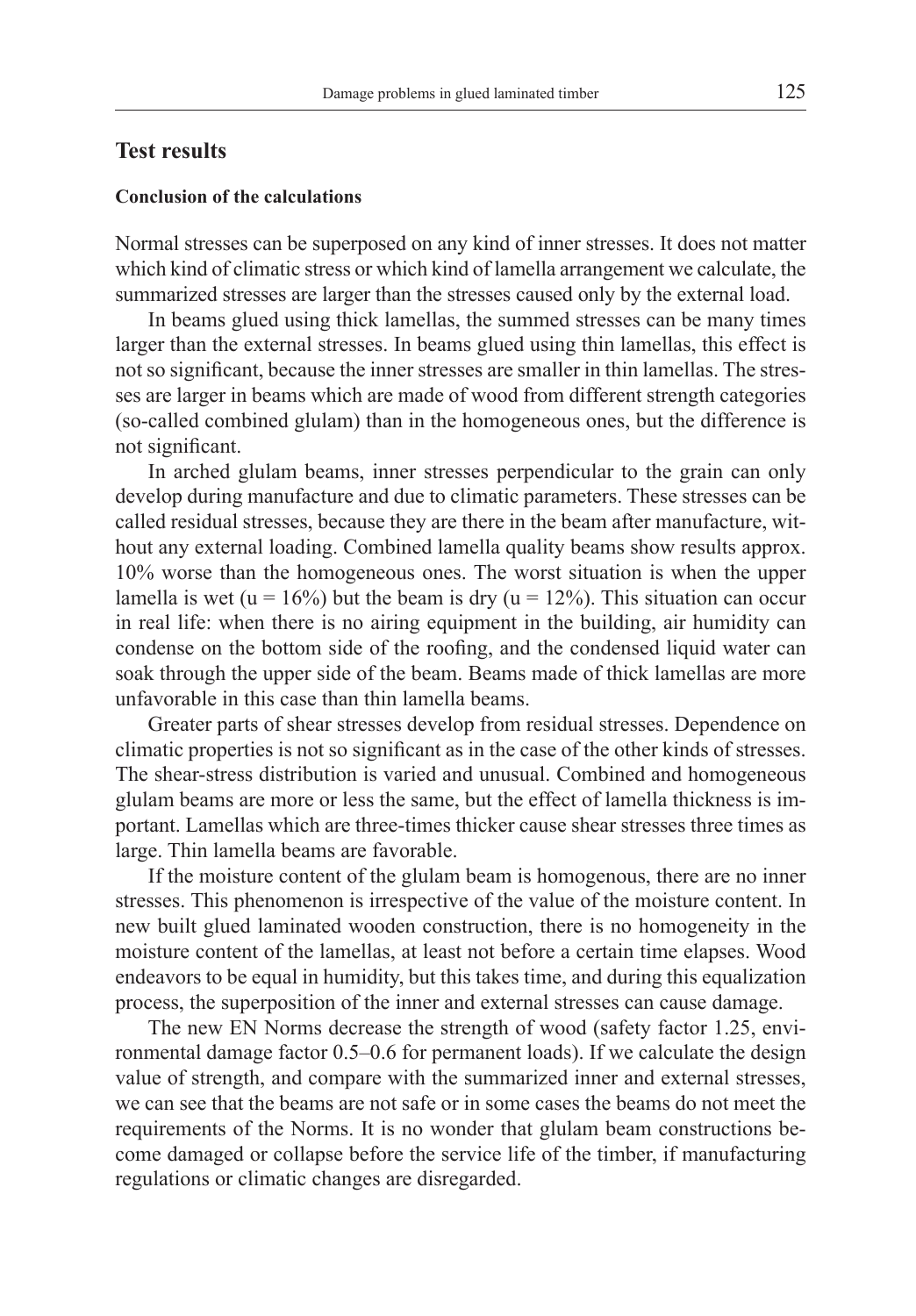As a summary, it can be said that engineers do not make correct static calculations, if they do not calculate the residual stresses. If the manufacturer uses lamellas which are as thin as possible, the effect of the climatic or manufacturing stresses can be reduced significantly.

### **Conclusion of the laboratory work**

It is prohibited to use non-certified adhesives for gluing load-bearing construction.

Manufacturing of hardwood glulams using common adhesives, which were developed for fir or spruce wood, is not recommended.

Outdoor climatic properties can damage even the most resistant adhesives, therefore unprotected beams or beam parts should be avoided [Kánnár 2012].

# **Acknowledgement**

The author is grateful to the Baross Gábor program of the National Office for Research and Technology for financial support for the project (REG ND KFI 09). Further thanks to Péter RABB and to the employees of Bartal & Rabb Inc. for their help and teamwork.

# **References**

- **Angst V., Malo A. K.** [2012]: Moisture-induced stresses in glulam cross sections during wetting exposures. Wood Science Technology, DOI 10.1007/s00226-012-0493-8
- **Bartal és Rabb Kft.** [2010]: Kutatási jelentés a baross rrtarto1 omfb-00398/2010 számú pályázathoz, 118
- **D'Amico S., Hrabalova M., Müller U., Berghofer E.** [2012]: Influence of ageing on mechanical properties of wood to wood bonding with wheat flour glue. European Journal of Wood and Wood Products, DOI 10.1007/s00107-012-0595-x
- Frese M., Blaß H. J. [2011]: Statistics of damage to timber structures in Germany, Contents lists available at SciVerse ScienceDirect. Engineering Structures [33]: 2969–2977
- Häglunk M. [2009]: Parameter influence on moisture induced eigen-stresses in timber. European Journal of Wood and Wood Products [68]: 397–406, DOI 10.1007/s00107-009- -0377-2
- **Heimeshoff B.** [1973]: Spannungsberechnung für den gekrümmten Träger mit einfach-symmetrischem Querscnitt. Stress Calculations for Curved Trusses with Single-Symmetry Crosscuts. Holz als Roh- und Werkstoff [31]: 475–480
- **Garab J., Tóth Á., Szalai J., Bejó L., Dívós F.** [2010]: Evaluating glued laminated beams using a nondestructive testing technique. Transactions of Famena 34 [4]: 33–46
- **Gustafsson P. J., Hoffmeyer P., Valentin G.** [1998]: DOL behaviour of end-notched beams. Holz als Roh- und Werkstoff [56]: 307–317
- **Hansson M., Larsen H.J.** [2005]: Recent failures in glulam structures and their causes. Engineering Failure Analysis [12]: 808–818
- **Kánnár A.** [2012]: Szakmai zárójelentés A Baross Rrtarto1 Omfb-00398/2010 számú pályázathoz, 22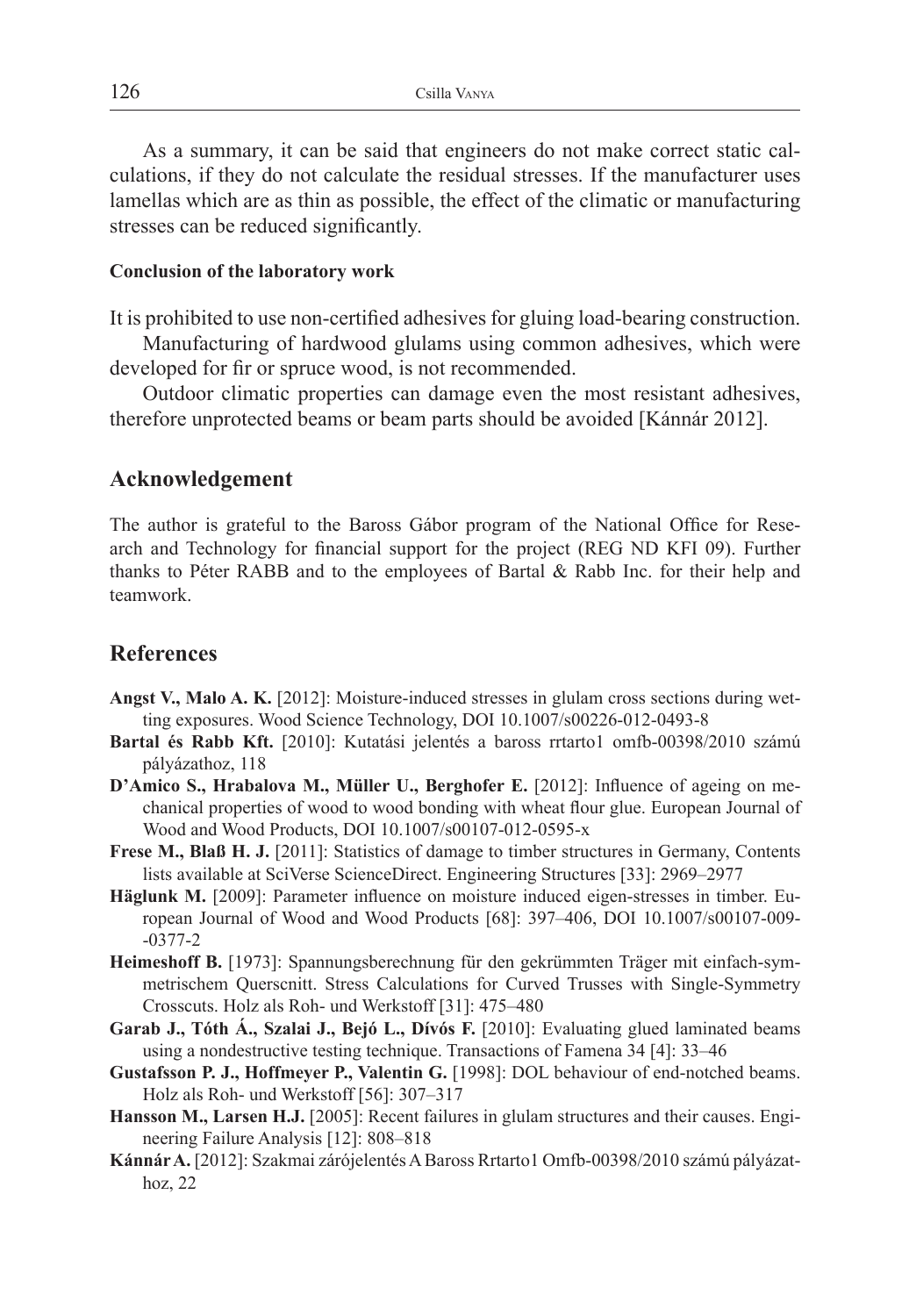- **Möhler K.** [1976a]: Zur Berechnung von Brettschichtholz-Konstruktionen. Holzbau-Statik- -Aktuell [1]: 2–8
- **Möhler K.** [1976b]: Spannungsberechnung von gekrümmten Brettschichtträgern it konstanter und veränderlicher Querschnittshöhe. Bauen mit Holz, 5–8
- **Möhler K. und Hemmer Kl.** [1980]: Spannungskombination bei Brettschichtträgern mit geneigten Rändern. Holzbau-Statik-Aktuell [5]: 6–8
- **Niemz P., Bärtschi H., Howald M.** [2005] Untersuchungen zur Feuchteverteilung und Spannungsausbildung in Holzbauteilen bei Wechselklimalagerung. Schweiz. Z. Forstwes. 156 [3–4]: 92–99
- **Noack D. und Roth W.** [1972]: Berechnung gekrümmter Brettschichtträger unter Belastung durch Momente, Normal- und Querkräfte. Holz als Roh- und Werkstoff [30]: 220–233
- **Olejniczak P., Gustafsson P. J.** [1994]: Rate effect in tangential tension fracture softening performance, Cost 508- Wood mechanics, Workshop on service life assessment of wooden structures with special emphasis on the effect of load duration in various environments. Technical Research Centre of Finland, 137–147
- **Roth W.** [1975]: Festigkeitsuntersuchungen an gekrümmten Brettschicht trägern unter statischer und dynamischer Belastung, Dissertation. Von der für Bauingenieur-und Vernessungswesen der Universität Karlsruhe (TH), 1–51
- **Roth W., Epple A.** [1981a]: Vergleichende isotrope und orthotrope Berechnung gekrümmter Brettschichtträger, Teil 1: Theoretische Grundlagen. Holz als Roh- und Werkstoff [39]: 25–31
- **Roth W., Epple A.** [1981b]: Vergleichende isotrope und orthotrope Berechnung gekrümmter Brettschichtträger, Teil 2: Anwendungsbeispiel und Versuchsergebnisse. Holz als Rohund Werkstoff [39]: 113–117
- **Schelling W.** [1981]: Berechnung gekrümmter Brettschichtträger mit Biegebeanspruchung. Holz als Roh- und Werkstoff [39]: 4/158–4/160
- **Szalai J.** [1985]: Rétegelt ragasztott íves fatartók gyártása során, valamint klimaváltozás következtében fellépő sajátfeszültségeinek és alakváltozásának meghatározása, Kandidátusi értekezés. Sopron, 151
- **Szalai J.** [1997]: A faanyag anizotrop szilárdsági jellemzői, az MTA Doktori tudományos cím megszerzéséért benyújtott disszertáció. Sopron, 248
- **Szalai J.** [1984-85]: Rétegelt-ragasztott íves fatartók gyártása során, valamint klímaváltozás következtében fellépő sajátfeszültségeinek és alakváltozásainak meghatározása, Kandidátusi értekezés tézisei, 11
- **Szalai J.** [2001]: A faszerkezetek méretezését és gyártását befolyásoló sajátosságok. (Wittmann Gy. szerk.) Mérnöki faszerkezetek II., Mezőgazdasági Szaktudás Kiadó, Budapest, 143–258

#### **List of standards**

- **EN 386:2001** Glued laminated timber. Performance requirements and minimum production requirements
- **ISO 554:1976** Standard atmospheres for conditioning and/or testing. Specifications
- **MSZ EN 386:2002** Rétegelt-ragasztott fa. Teljesítménykövetelményének és a gyártás alapkövetelményei
- **MSZ 2370:2003** Vizsgálati normák légterek